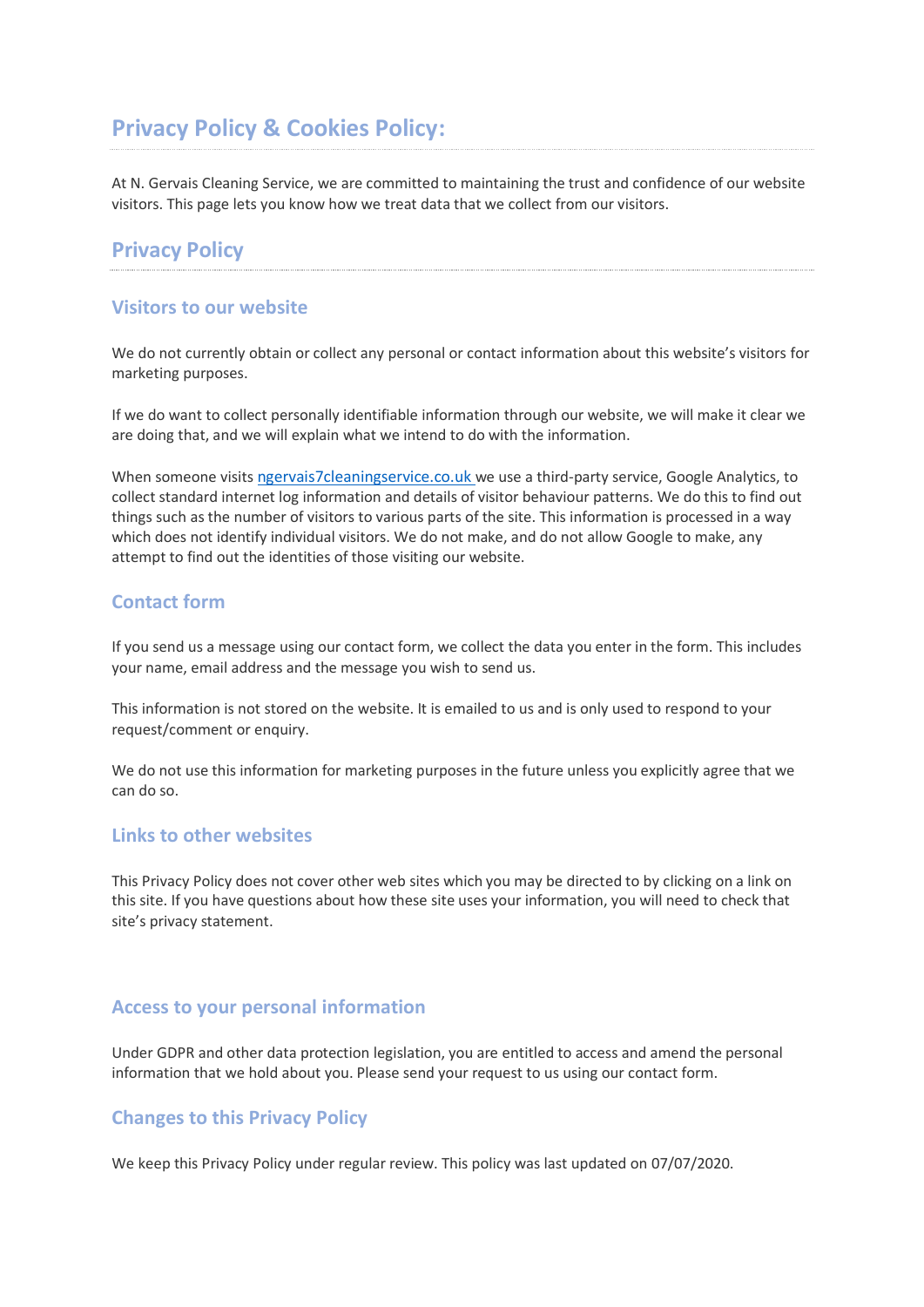# **Cookies Policy**

### **What is a cookie?**

Like most websites, this site uses cookies to collect information.

Cookies are text files containing small amounts of information which are downloaded to your personal computer, smart phone or other device when you visit a website. They are used to remember when your computer or device accesses the website, and they are essential for the effective operation of the site.

#### **What are cookies used for?**

Different cookies do different jobs.

Some cookies collect information about your browsing behaviour when you access the website. This includes information about pages viewed and your journey around the website. On this website, these cookies are managed by Google Analytics, as discussed in our Privacy Policy.

Other cookies might remember your preference settings, or generally improve the user experience.

On this website, the information in cookies is processed in a way which does not identify individual visitors.

We do not use cookies to collect or record information on your name, address or other contact details.

In addition to the above, if you choose to share content from our site through Facebook, Twitter or some other social network, you might be sent third-party cookies from these websites. We do not control the setting of these cookies, so please check those websites for more information about their cookies and how to manage them.

### **Can I disable cookies?**

If you want to disable cookies you need to change your website browser settings to reject cookies. How you can do this will depend on the browser you use, but you normally change this setting using the Tool, Settings or Preferences menu.

### **What happens if I disable cookies?**

This depends on which cookies you disable, but in general the website may not operate properly if cookies are switched off. If you only disable third party cookies, you will not be prevented from using the features of our site. If you disable all cookies, some features of our site may not be available.

### **Further information**

You can find more information about cookies at [www.allaboutcookies.org](http://www.allaboutcookies.org/) and [www.youronlinechoices.eu.](http://www.youronlinechoices.eu/)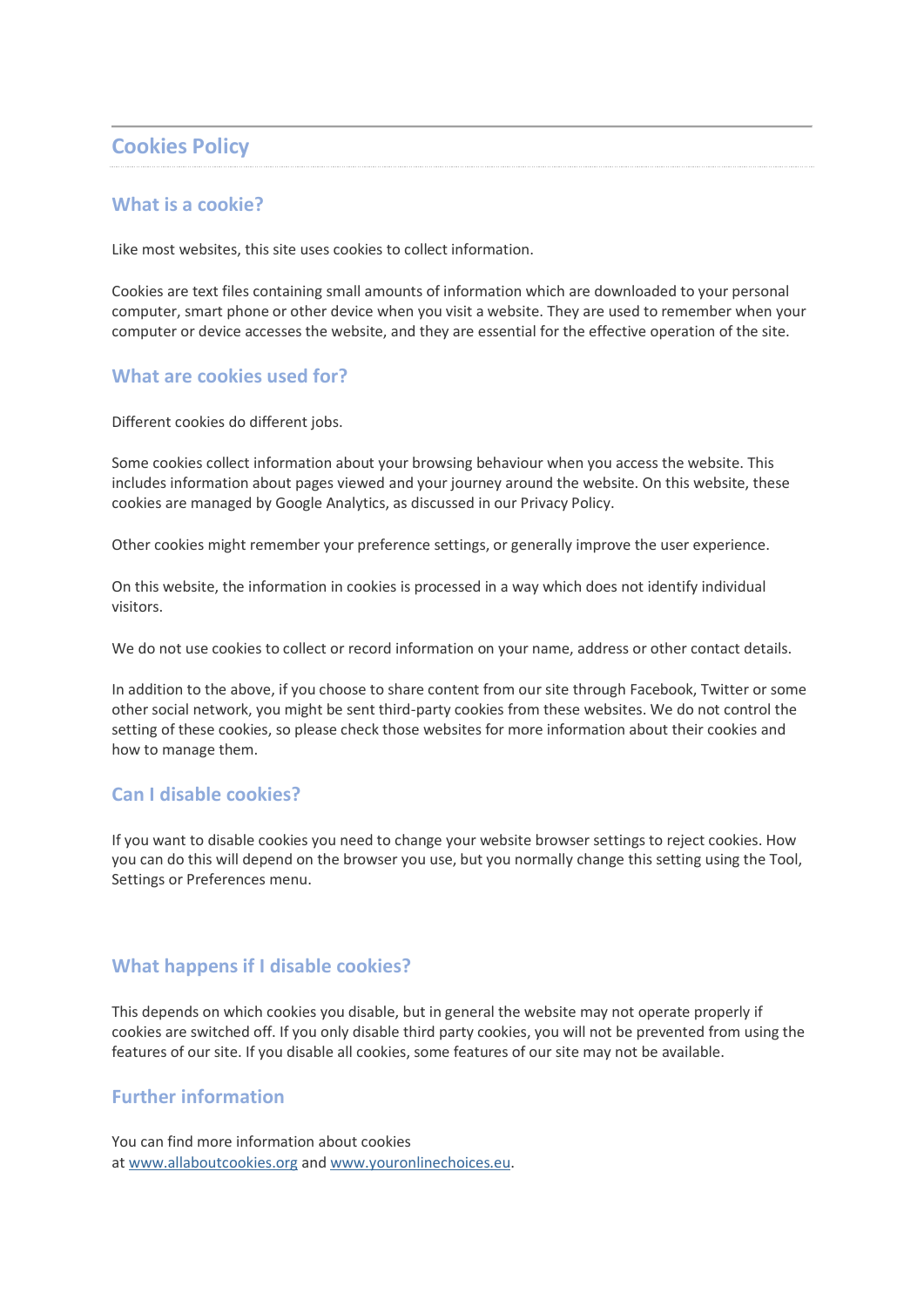# [PRIVACY POLICY](http://www.ngervais7cleaningservice.co.uk/)

# Izettle: N. Gervais cleaning service.

This Privacy Policy describes the processing of your personal data by N. Gervais Cleaning Services, Online services, (N. Gervais Cleaning Services, "**we**", "**our**" or "**us**"). We are the data controller and this Privacy Policy applies to the processing of your personal data in connection with your choice to pay for the products and/or services that you purchase from us by invoice.

The below describes **what** personal data we process and for **what** purposes, and also the **choices** you have in connection with such processing.

# Personal data processed by us

We only process personal data that we obtain in connection with your choice to pay for services against the invoices issued to you during your ongoing contacts with us.

This will include categories of personal data such as your name, e-mail address and information about your purchases from us, postal address, telephone number, personal identification number (or equivalent) and any other information we (or our service providers) may request in order to process your payment.

## **How we use personal data (purpose of processing) and legal basis for the processing (why the processing is necessary)**

We always process personal data in accordance with applicable law, and we have implemented appropriate security measures compliant with local information security requirements to protect your personal data from misuse, unauthorized access or disclosure, loss, alteration or destruction.

We process personal data in order to issue, administer, handle and process invoices regarding the purchase that you have made with us. In addition, we process personal data to fulfil our legal or regulatory obligations.

The legal basis we rely on is to fulfil our contractual obligations towards you, to comply with applicable laws and to pursue our legitimate interests.

We will not use your personal data for any other purposes than those set out in this Privacy Policy unless we collect your prior written consent or inform you prior to initiating any processing for new purposes or a purpose that is compatible with the purpose for which we collected the personal data, all in accordance with applicable laws and regulations.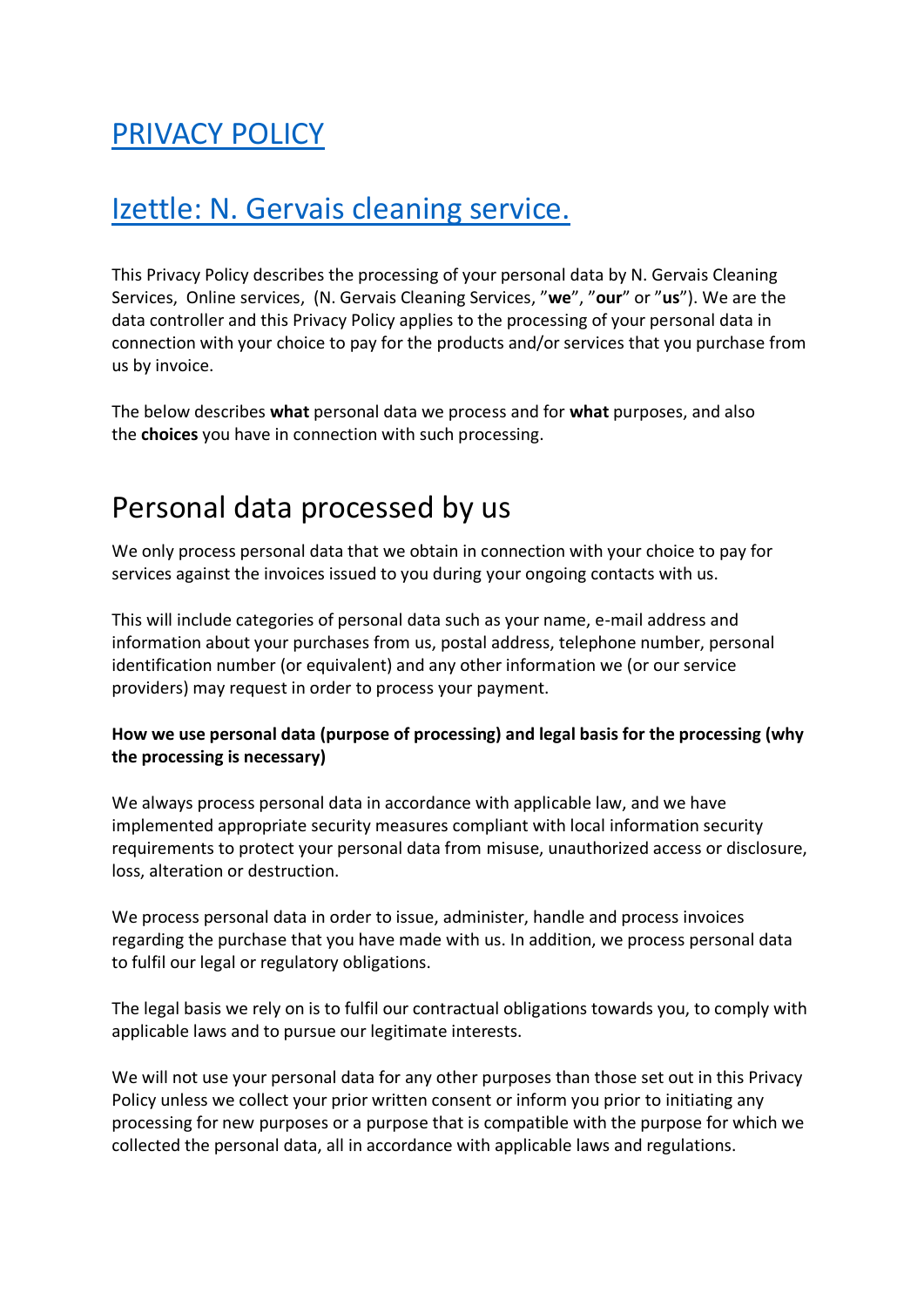We will retain your personal data for no longer than permitted under applicable law after which time your personal data will be destroyed or deleted. We only retain your personal data to allow us to process the invoices and ensure compliance with our legal or regulatory requirements.

We do not carry out any such processing that is defined as solely automated decision making, including profiling, under the General Data Protection Regulation ("**GDPR**") that has legal effects or otherwise similarly significantly affects you.

# Third parties

We may share your personal data with our service providers (e.g. those storing your personal data or sending out emails on our behalf, or processing the payment of your invoice) in connection with the above purposes. This will be done confidentially and only to the extent permitted by applicable laws.

We do not process personal data obtained from third parties.

We share personal data with iZettle AB (publ), Regeringsgatan 59, 111 56, Stockholm, Sweden in its capacity of personal data controller. If we share your personal data with data processors we only share them for purposes compatible with the purposes for which we have collected the data. If we sell all or part of our business, or make a sale or transfer of assets, including a sale in bankruptcy or are otherwise involved in a merger or business transfer, we may transfer your personal data to a third party as part of that transaction.

# Third country transfer

Some of these providers may be located outside of the EEA, including the US. Some of these countries may not have equivalent data protection laws to those which apply in your country.

However, when we transfer your data, we will take reasonable steps to keep it secure and ensure that appropriate safeguards are in place to ensure there is adequate protection. Where the recipient of your personal data is located outside of the EEA, in a country that the European Commission has not found to offer adequate protection of your data protection rights, we will enter into a contract with the recipient, in the form approved by the European Commission or ensure there are adequate safeguards in place.

# Your choices

Below you can read more about your **rights**.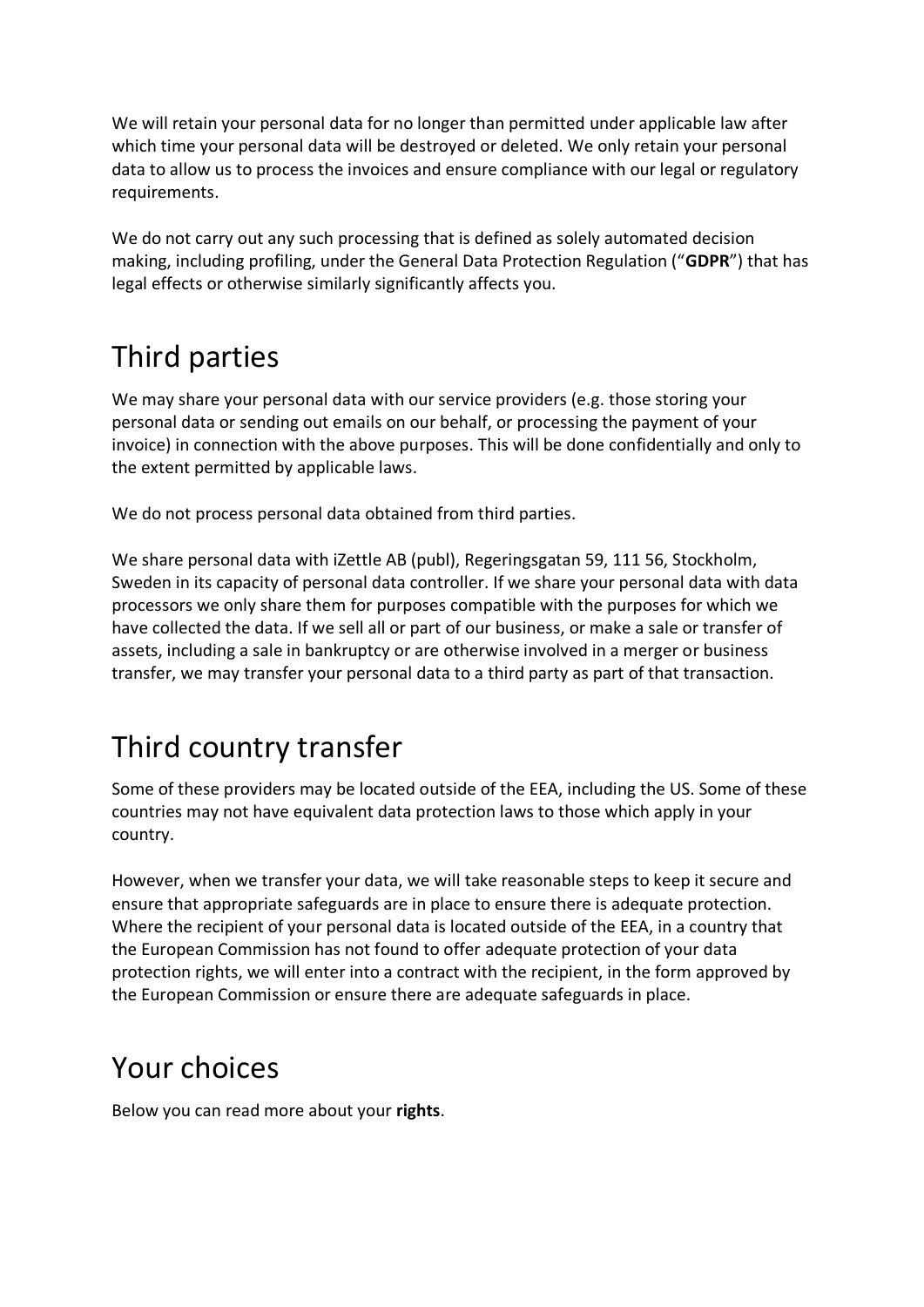We will use the information that you provide in connection with your choice to pay by invoice to issue, handle, administer and process invoices regarding the purchases that you have made with us. This also means that we may send invoices to you via e-mail.

There are exceptions to the rights below, so access may be denied, for example where we are legally prohibited from making a disclosure.

Please note that if you request for us to erase, block, restrict, or transfer our data, or if you object to the processing, and we agree to comply with your request, we may be unable to continue to provide our products and services to you. You will remain liable for any unpaid invoices that remain due on the date that the processing ceases.

In all cases, the provision of personal data in connection with your choice to pay by invoice is voluntary. If you have any other questions regarding this Privacy Policy, you are welcome to contact us at N. Gervais Cleaning Services, info@ngxtremecleaningservices.co.uk. We may continue to process your personal data as required for us to fulfil our legal obligations.

### *Right to be informed*

You have the right to be informed about how we process personal data about you. We do this in this Privacy Policy.

#### *Right of access*

You have the right to make a subject access request about the personal data that we process about you. This can include a query as to whether or not we process any of your personal data.

If you wish to access your personal data you can either send us a written request signed by you. Contact us at [info@ngxtremecleaningservices.co.uk,](mailto:info@ngxtremecleaningservices.co.uk) providing sufficient information to enable you and your data to be identified.

#### *Right of rectification*

You have the right to ask us to rectify inaccurate or incomplete personal data that we hold about you.

### *Right of erasure of personal data*

You have the right to erasure if:

- the personal data is no longer necessary for the purposes it was collected or processed for (and no new lawful purpose exists),
- your particular situation gives you the right to object to processing on grounds of legitimate interest (see more below) and there is no justified reason for continuing the processing,
- the lawful basis for the processing is your consent, and you withdraw your consent, and no other lawful grounds exist,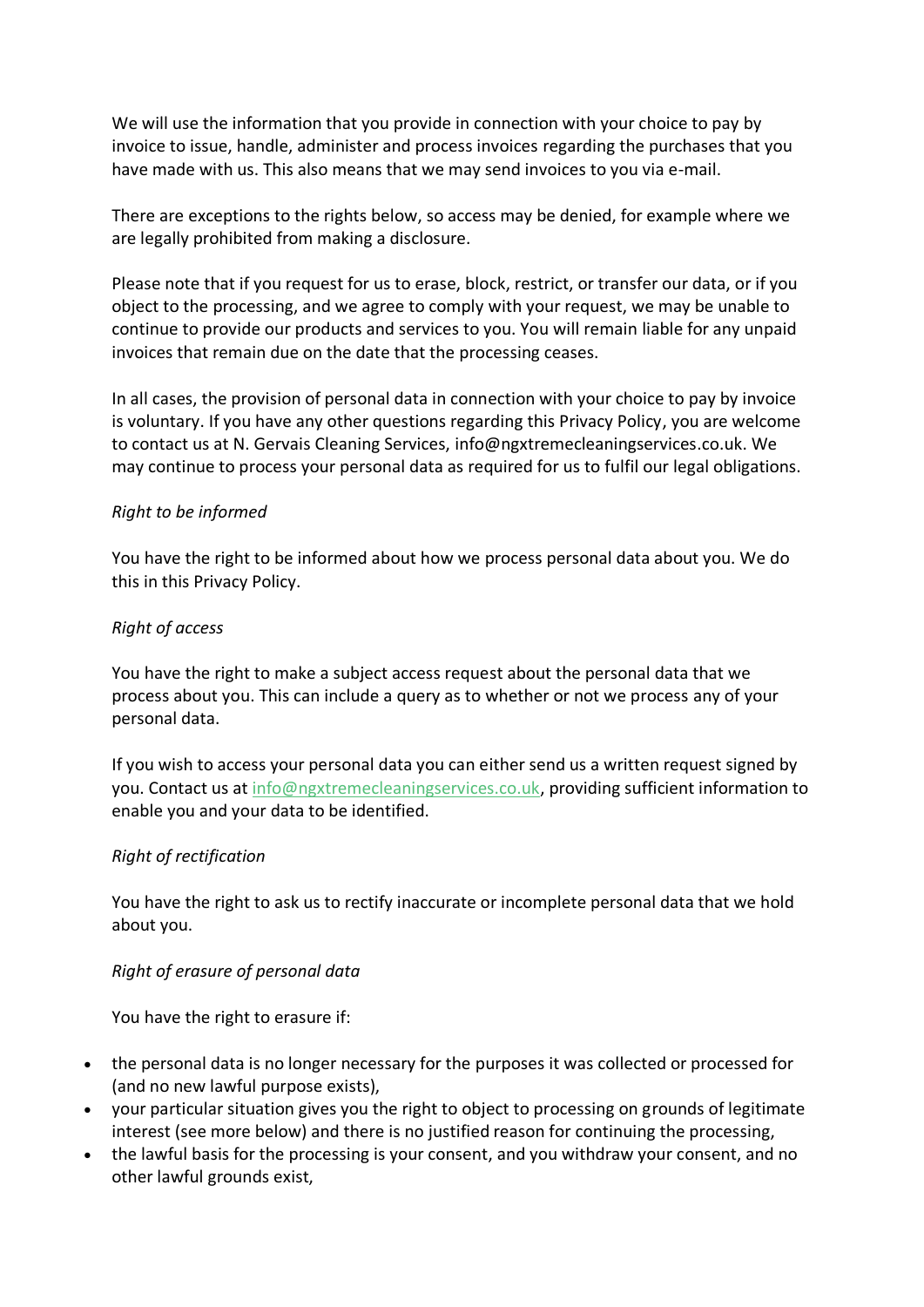- o processing the personal data has been unlawful, or
- $\circ$  there is a legal obligation for us to erase the data. If you want to ask us to erase the personal data that we hold about you please contact us using the following contact details [info@ngxtremecleaningservices.co.uk](mailto:info@ngxtremecleaningservices.co.uk)

# *Right to restrict the processing of personal data*

You have the right to ask us to restrict the processing of your personal data. You have this right if

- the personal data we hold about you is inaccurate,
- the processing is unlawful and you ask us to restrict the use of personal data instead of erasing it,
- we no longer need the personal data for the purposes of the processing, but it is still needed for the establishment, exercise or defence of legal claims, or
- you have objected to the processing claiming that the legal basis of legitimate interest is invalid and are waiting for the verification of this claim. *Right to object to the processing of your personal data*

Where our lawful basis for processing your data is our legitimate interests, you have the right to object to the processing of your personal data if:

- you can show that your interests, rights and freedoms regarding the personal data outweigh our interest to process your personal data, or
- we process your personal data for direct marketing purposes, including but not limited to profiling.

This means that we will cease such processing unless we

- demonstrate compelling legitimate grounds for the processing which override your interests, rights and freedoms, or
- require the personal data in order to establish, exercise or defend legal rights. *Right to data portability*

You have the right to data portability:

- for personal data that you provided to us, and
- if the legal basis for the processing of the personal data is the fulfilment of contract or consent.

We will send a copy of your data in a commonly used and machine-readable format to you or a person/organization appointed by you, where technically feasible and where the exercise by you of this right does not adversely affect the rights and freedoms of others.

# Contact us or the data protection authority